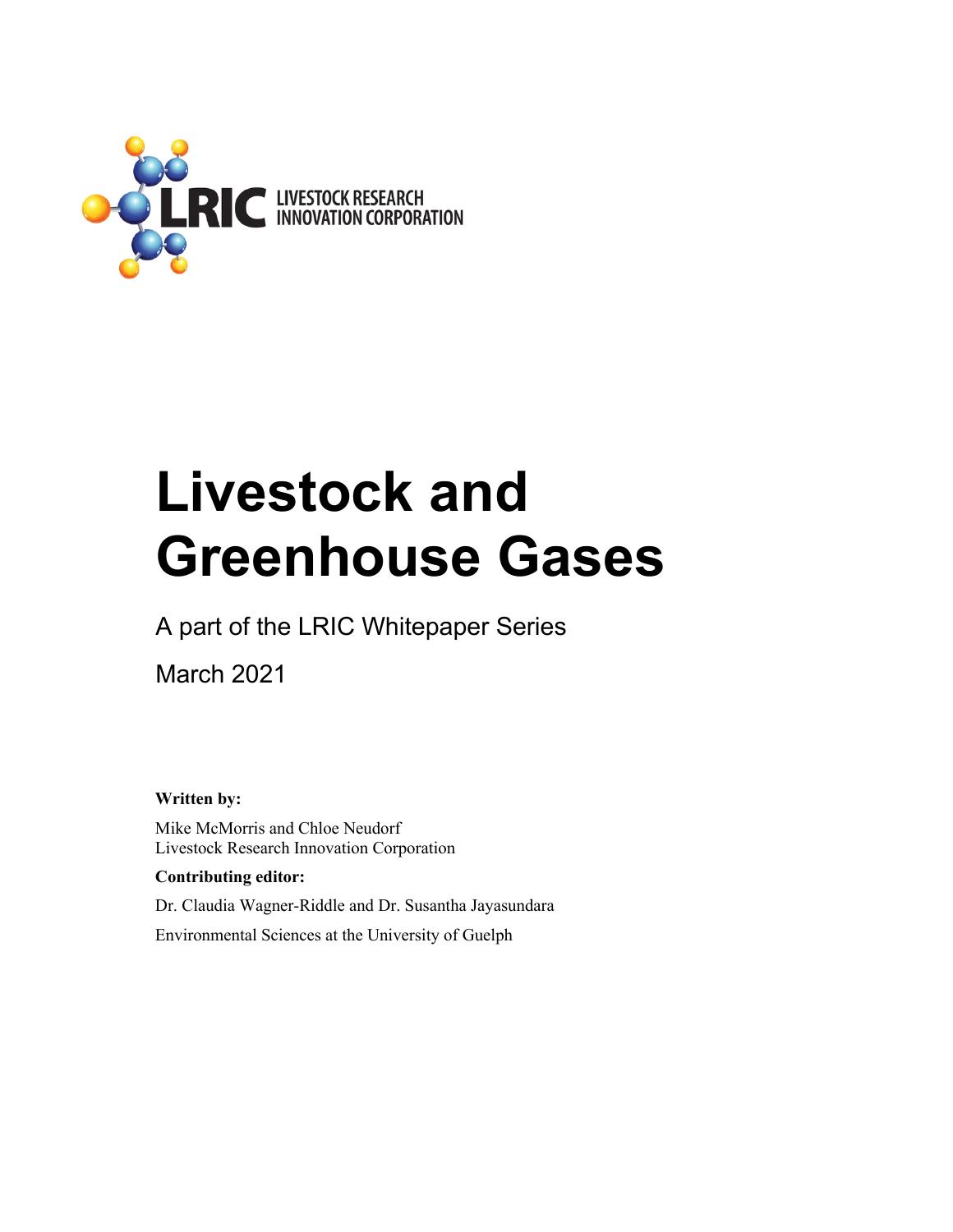

# **Climate Change & Global Warming**

Climate change is an accepted fact for the world today. The Greenhouse effect naturally maintains Earth's temperature at a stable average of 15°C rather than -18°C without the greenhouse effect (NASA, 2021). The concern with increased greenhouse gases from anthropogenic sources is that it enhances the greenhouse effect and allows additional warming. Greenhouse Gas (GHG) emissions from a variety of sources trap heat close to the Earth's surface creating a global warming effect. Targeted reductions in GHG emissions may change the future of farming, how food is eaten, how we waste, and how we manage the Earth's natural resources. In Ontario there is an expected increase in risk of droughts, flooding, extreme weather events and direct impacts on the livestock sector with warming of 1.5°C or more (IPCC, 2019). Higher temperatures risk increased heat stress on livestock and can affect crop yields as well as number of days of rain (IPCC, 2019). For Ontario livestock farmers, it is important to keep climate change in mind as innovative new technology becomes available. Industry will need to adapt production systems to reduce impact and to respond to the expected risks. Canada has signed on to the Paris Climate Agreement and agreed to the United Nation's 2030 agenda for sustainable development, thus committing industry to meet specific goals.



\* Note that the value shown here for agriculture excludes emissions from fertilizer production as these are reported under the category of Heavy Industry Environment and Climate Change Canada (2020) Part 3, page 49

in 2018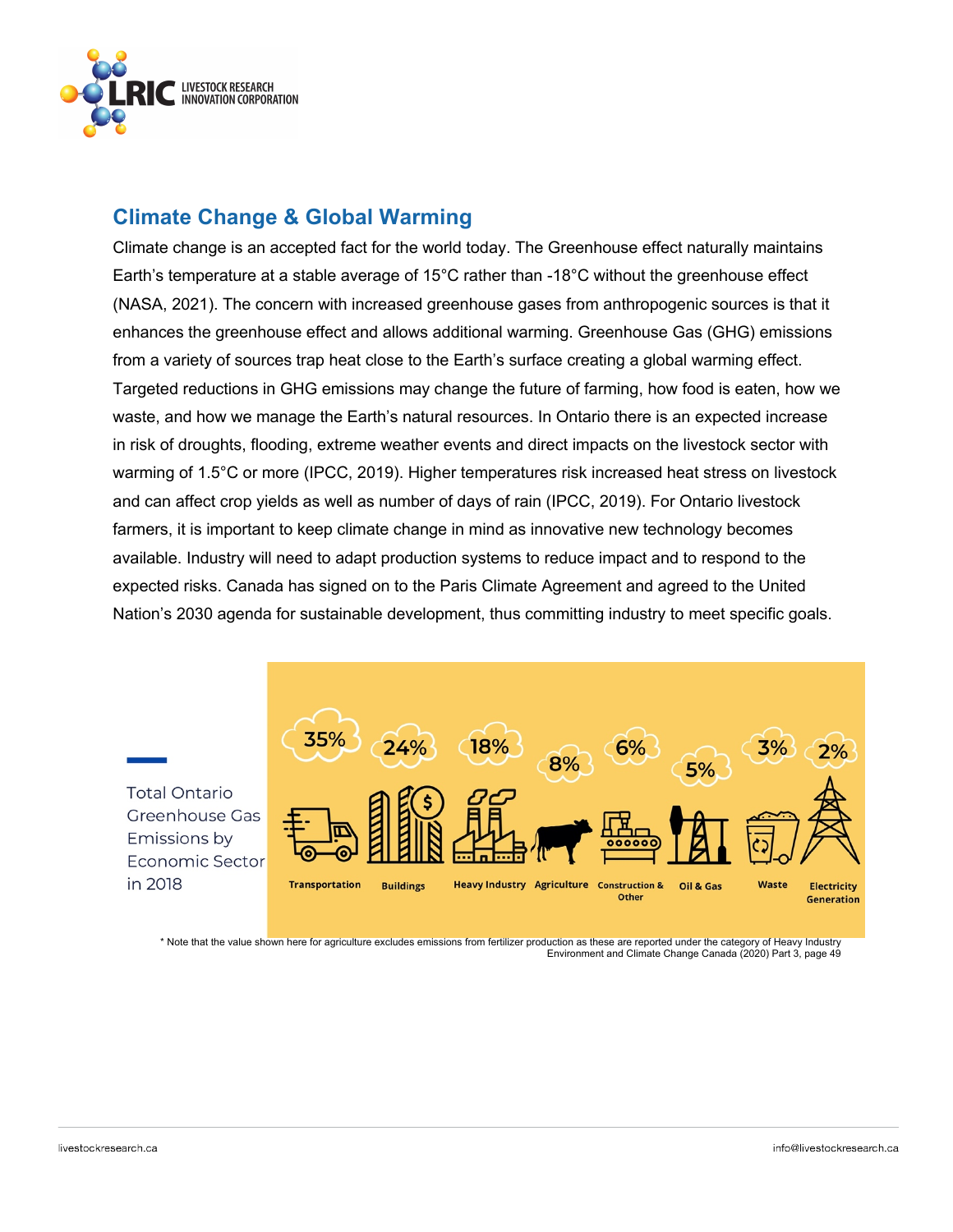

# **Why it matters to the Ontario livestock industry:**

Ontario has one of the highest per capita emissions of GHG's in the world (Coad, 2011). This is generally attributed to our needs for heating, cooling, transportation and a reliance on imports. According to the National Inventory Report 165.0 Megatonnes of  $CO<sub>2</sub>$  equivalent ( $MtCO<sub>2</sub>eq$ ) of GHG were emitted in 2018 from Ontario's economic sectors while Canada, as a whole, emitted 729.0  $MtCO<sub>2</sub>$ eq (Environment and Climate Change Canada, 2020). The economic sectors contributing to GHG emissions are shown in the figure above. Emissions from fertilizer production is accounted for in the Heavy Industry sector. The breakdown of agricultural GHG sources is farm fuel use, crop production, and livestock production.

The National Inventory Report data indicates that Ontario agriculture represents 8% of the total GHG emitted in the province, whereas agriculture accounts for 10% of the total emissions in Canada (Environment and Climate Change Canada, 2020). Livestock contributes direct GHG emissions from enteric fermentation and due to manure management, which account for about 50% of emissions from the agriculture sector in Ontario. Thus, the livestock sector accounts for approximately 4% of total emissions. Livestock feed production contributes emissions due to synthetic fertilizer and manure applications to soil and are accounted for under crop production (Jayasundara and Wagner-Riddle, 2014). The livestock industry is constantly looking to lower their GHG emissions and improve production efficiencies. The livestock industry also has an opportunity, through measures that contribute to regenerative agriculture, to become a key part of the solution through soil carbon capture (Liang et al., 2020).

# **The Importance of Context:**

Ruminant animals are able to digest feed that cannot be eaten by other animals, creating nutritious products such as meat and milk. The trade-off with such productive conversion is that the resulting methane released contributes to the GHG effect.

Estimates of livestock's contribution to global greenhouse gas emissions vary based on the way they are measured and compared. The world view is very different from the North American view when looking at percentages of GHG emissions by source, due to the very different production practices found in each country. Depending on the purpose of the analysis the emissions may be expressed by sector as explained above, or a life-cycle approach may be taken considering upstream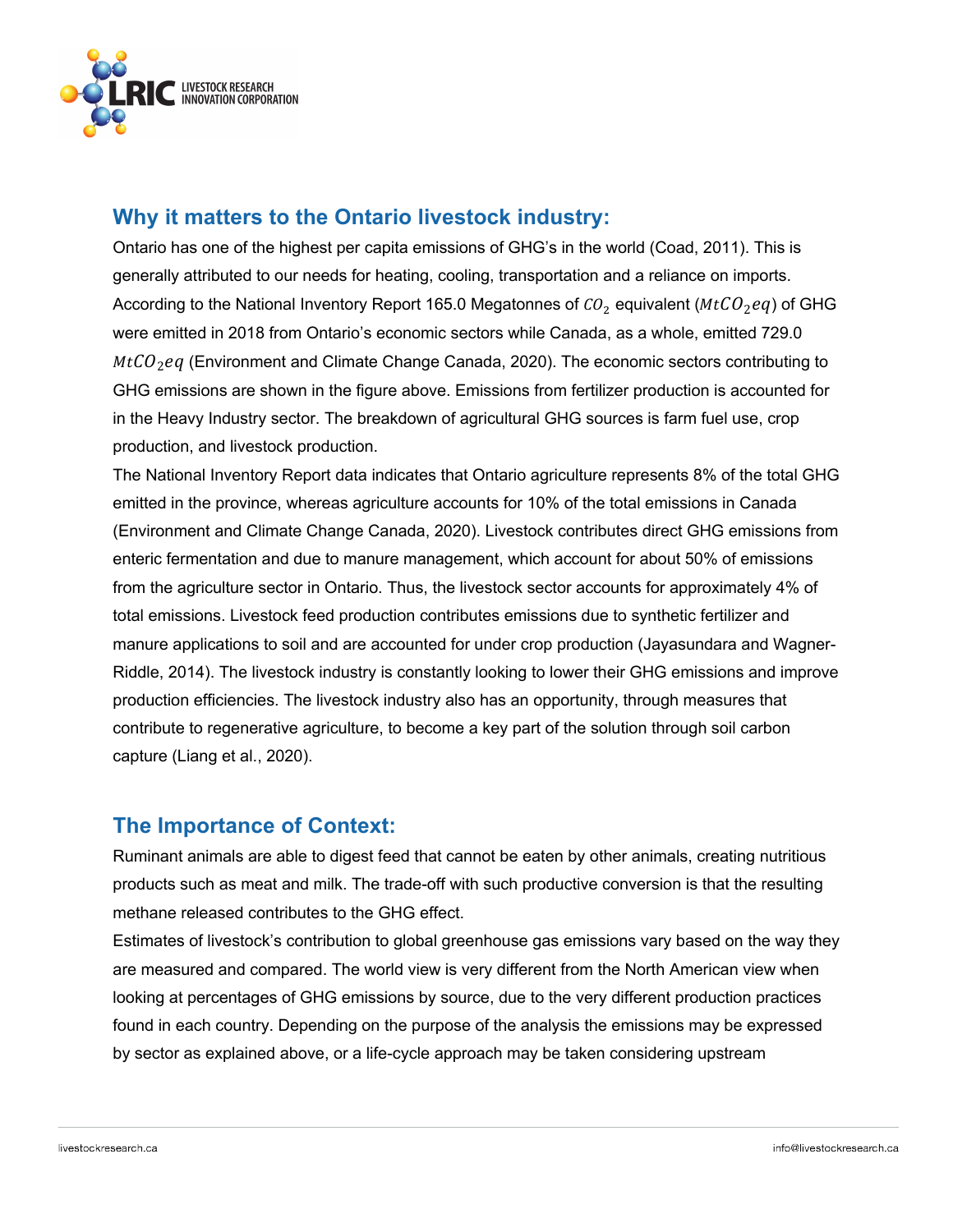

production of inputs, farm-level and downstream consumption of products. Analysis 'up to farm gate' is often of most interest to farmers as results reflect processes that can be managed at the farmlevel. Productivity is considered in this analysis by scaling the GHG emissions per unit of product (e.g. litre of milk) also referred to as the carbon footprint. Where livestock production occurs affects the carbon footprint, due to different animal and feed production practices. For example, if feed production involves deforestation and practices that lead to soil degradation, then this increases the carbon footprint of the livestock product. Changes implemented to improve production efficiencies decrease the carbon footprint. The United Nation's Food and Agriculture Organization (FAO) found that producing one kilogram of beef in North America, Europe, or Australia, emits half the methane of the same production in Latin America, India or China (Gerber et al., 2013). Continuous improvements will be needed to mitigate the increased emissions associated with the expected increase in consumption of livestock products world-wide and ensure the sustainability of the livestock sector.

# **Advancements in the livestock industry and impact of greenhouse gas emissions:**

The last few decades have seen continuous improvements in livestock production and efficiency with advances in precision nutrition, genetics and animal welfare. On a per kg of beef produced basis, Canadian beef production uses 17% less water and produces 15% less GHG emissions compared to 1981 (McAllister, 2019 and Legesse et al., 2015). Jayasundara and Wagner-Riddle (2014), found that the GHG intensity of Ontario milk production in 2011 was about 22% less than that in 1991, the result of increased milk production per cow and the reduction of maintenance energy costs. Wagner-Riddle et al. (2017) stated that a decrease in GHG intensity can be observed from improved production efficiency of ruminant livestock on farms due to more production and decreased manure volumes with less animals. Further, lower carbon footprint of milk production was associated with more profitable dairy farms (Jayasundara et al., 2019).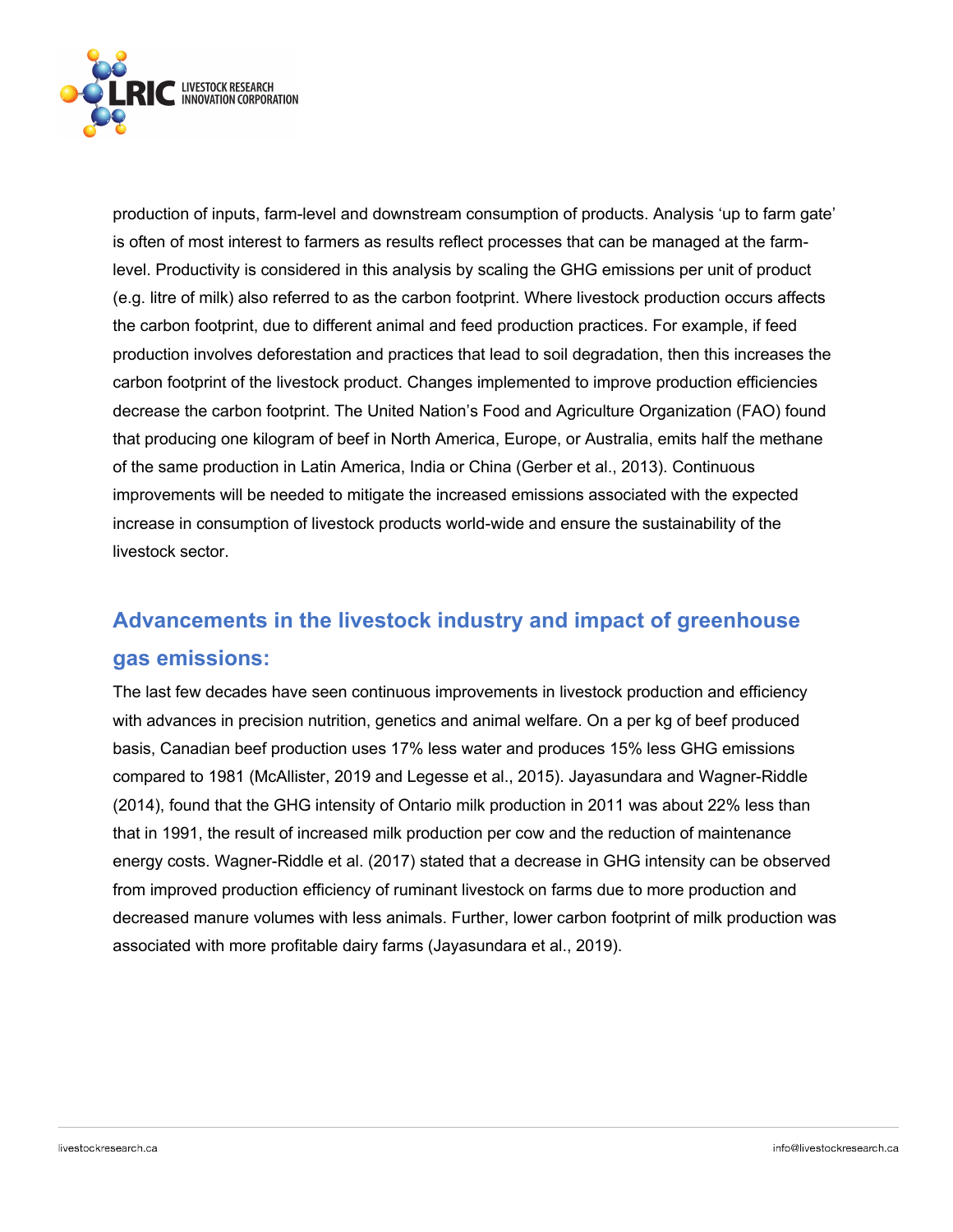

# **What can livestock farmers do?**

Implementation of regenerative soil practices alongside better animal nutrition and increased production efficiency can mitigate GHG emissions. Reduced GHG emissions per unit of production can go hand in hand with increased profitability.

Below are management options for mitigating GHG emissions on livestock farms, many of which also create cost savings for farmers or are cost neutral (Ahmed et al., 2020).

#### **Management Options**

- Healthy Animals
	- $\circ$  Improved health of animals increases production efficiency which is closely tied with GHG emissions per unit of production.
- Optimum Rations
	- $\circ$  Feed processing for improved digestibility, feed additives, and ration ingredients can all contribute to the optimum ration and reduced GHG emissions. For example, adding supplementary lipids to the diets of rumen improves digestion of fibre while suppressing methane by reducing fermentation (Ahmed et al., 2020). This may be achieved by use of by-products from oil seed crops. Some animal feed additives have shown success at inhibiting enteric fermentation in rumen, and therefore, reducing GHG emissions (Robinson et al., 2011).
- Genetic selection
	- $\circ$  Historically, genetic selection in livestock has focused on increasing production. Recent changes in determining genetic merit of animals in the dairy sector include additional factors aimed at improving sustainability of production (Wagner-Riddle et al., 2017).
- Manure management
	- $\circ$  Proper manure storage and management including, where feasible, anaerobic digestors reduces GHG emissions. Digestors are also helpful for controlling odour and reducing pathogens in the farm environment (Wagner-Riddle et al., 2017).
- Precision agriculture
	- o Automated data capture will transform the livestock sector and provide new knowledge that will allow further improvements in livestock productivity and reductions in GHG emissions per unit of product.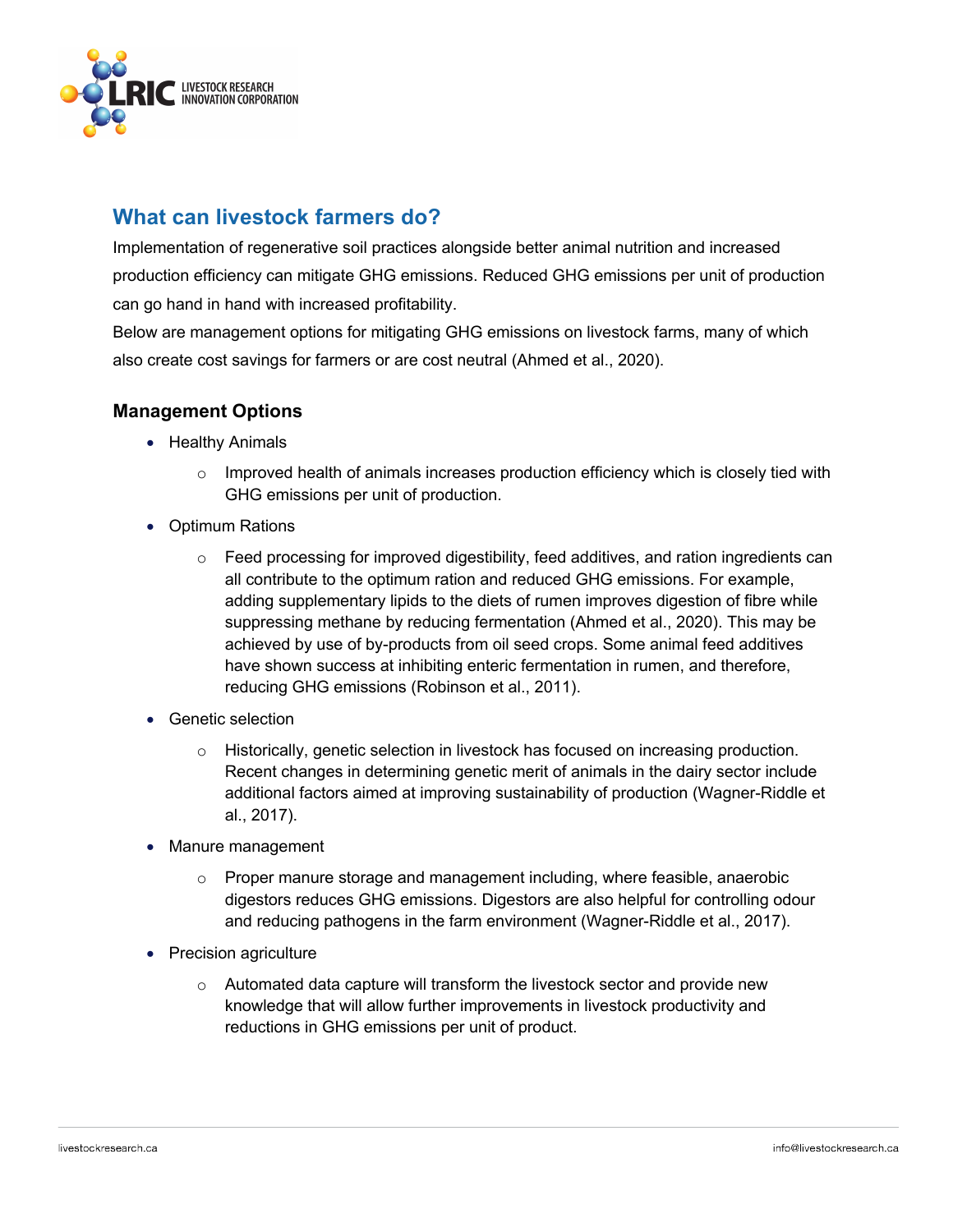

- No till cropping
	- $\circ$  Conservation tillage practices such as no tillage or minimum tillage can improve soil health and sustainability of feed production systems, including a decrease in GHG emissions (Liang et al., 2020).
- Grazing Management
	- o Regenerative agriculture (see related LRIC White Paper) and farm practices that integrate mixed crop–livestock systems and rotational grazing can improve soil organic carbon stocks and decrease the impact of GHG emissions from livestock (Liang et al., 2020).

# **Research Gaps**

- We need to better understand the relationship between measures of feed efficiency at different stages of production (e.g., breeding animals versus finishing animals)
- Best management practices for grazing management, including data on the carbon sequestration potential
- Feed additives to optimize the gut/rumen microbiome and reduce methane production
- Development of automated data capture sensors, particularly for grazing livestock

# **Innovation Gaps**

- Increased efficiencies and lower price point for new technologies such as bio-digesters
- Improving data-capture sensors to be rugged, cost effective and reliable
- Effective, secure data sharing that ensures value to data owners
- Artificial intelligence that will deliver practical recommendations to producers
- Continued work in the area of genomics, genetic selection and sustainable production

# **For more information**

- 1. Claudia Wagner-Riddle, Professor, School of Environmental Sciences, University of Guelph
- 2. Frank Mitloehner's blog, available at: https://clear.ucdavis.edu/blog